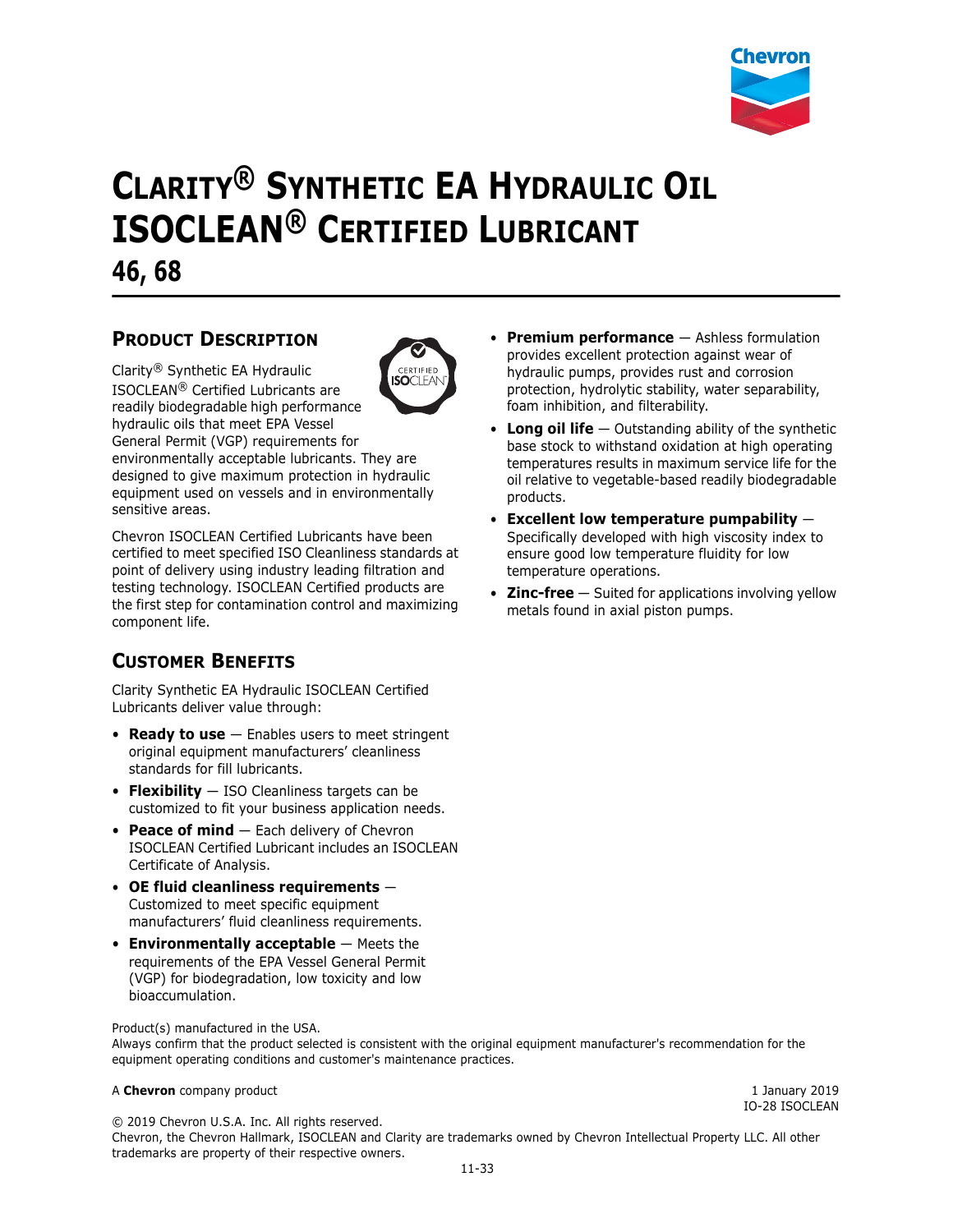### **FEATURES**

These lubricants are readily biodegradable, non-bioaccumulative, and minimally toxic. In the event of a spill, the product biodegrades by more



than 60% within 28 days, minimizing the impact to the environment.

Clarity® Synthetic EA Hydraulic ISOCLEAN® Certified Lubricants are designed to give maximum protection in hydraulic equipment used in vessels and in both mobile and stationary hydraulic pumps in high-performance industrial applications.

Clarity Synthetic EA Hydraulic ISOCLEAN Certified Lubricants are formulated with synthetic base stock and an ashless, zinc-free additive system that provide exceptional oxidation stability, water separability, foam suppression, and protection against wear, rust and corrosion.

Clarity Synthetic EA Hydraulic ISOCLEAN Certified Lubricants are high VI synthetic products which allow for operation over a wide temperature range.

Clarity Synthetic EA Hydraulic ISOCLEAN Certified Lubricants are designed to the performance requirements of conventional antiwear hydraulic oils, while providing an additional benefit in case of leaks or incidental discharge to the environment.

Clarity Synthetic EA Hydraulic ISOCLEAN Certified Lubricant ISO 68 is recommended for use in marine stern tube applications.

## **APPLICATIONS**

Clarity Synthetic EA Hydraulic Oils<sup>1</sup> are designed to give maximum protection in hydraulic equipment used on vessels and in environmentally sensitive areas. They are used in hydraulic systems as recommended by ISO 15380, HEPR in mobile and stationary hydraulic vane-, piston-, and gear-type pumps.

Clarity Synthetic EA Hydraulic ISOCLEAN Certified Lubricants meet the requirements of:

- **DIN** 51524-3 (ISO 46, 68)
- **ISO** 15380 HEPR
- **Parker-Denison** (ISO 46, 68)

Clarity Synthetic EA Hydraulic ISOCLEAN Certified Lubricant ISO 68 is approved for Stern tube applications by:

- **Blohm+Voss**
- **KEMEL COMPANY**
- **Wärtsilä**

Clarity Synthetic EA Hydraulic ISOCLEAN Certified Lubricants are miscible with common mineral based hydraulic oils, however, following good practice, inservice oils should be completely drained to avoid any risk of additive incompatibility and ensure that the full performance benefits are achieved.

Do not use in high pressure systems in the vicinity of flames, sparks, and hot surfaces. Use only in well ventilated areas. Keep container closed.

Consult with your Chevron Lubricant Representative or Chevron ISOCLEAN Certified Lubricants Marketer to set specific ISO Cleanliness targets for your business application.

<sup>1</sup> Chevron Clarity EA Hydraulic Oils are rebrands of Terresolve Technologies, Ltd. products as follows:

| Chevron                                | <b>Terresolve Technologies</b> |  |
|----------------------------------------|--------------------------------|--|
| Clarity® Synthetic EA Hydraulic ISO 46 | ENVIROLOGIC <sup>®</sup> 3046  |  |
| Clarity® Synthetic EA Hydraulic ISO 68 | ENVIROLOGIC <sup>®</sup> 3068  |  |

ENVIROLOGIC® is a trademark owned by Terresolve Technologies, Ltd. DBA RSC Bio Solutions and is used with permission.

Always confirm that the product selected is consistent with the original equipment manufacturer's recommendation for the equipment operating conditions and customer's maintenance practices.